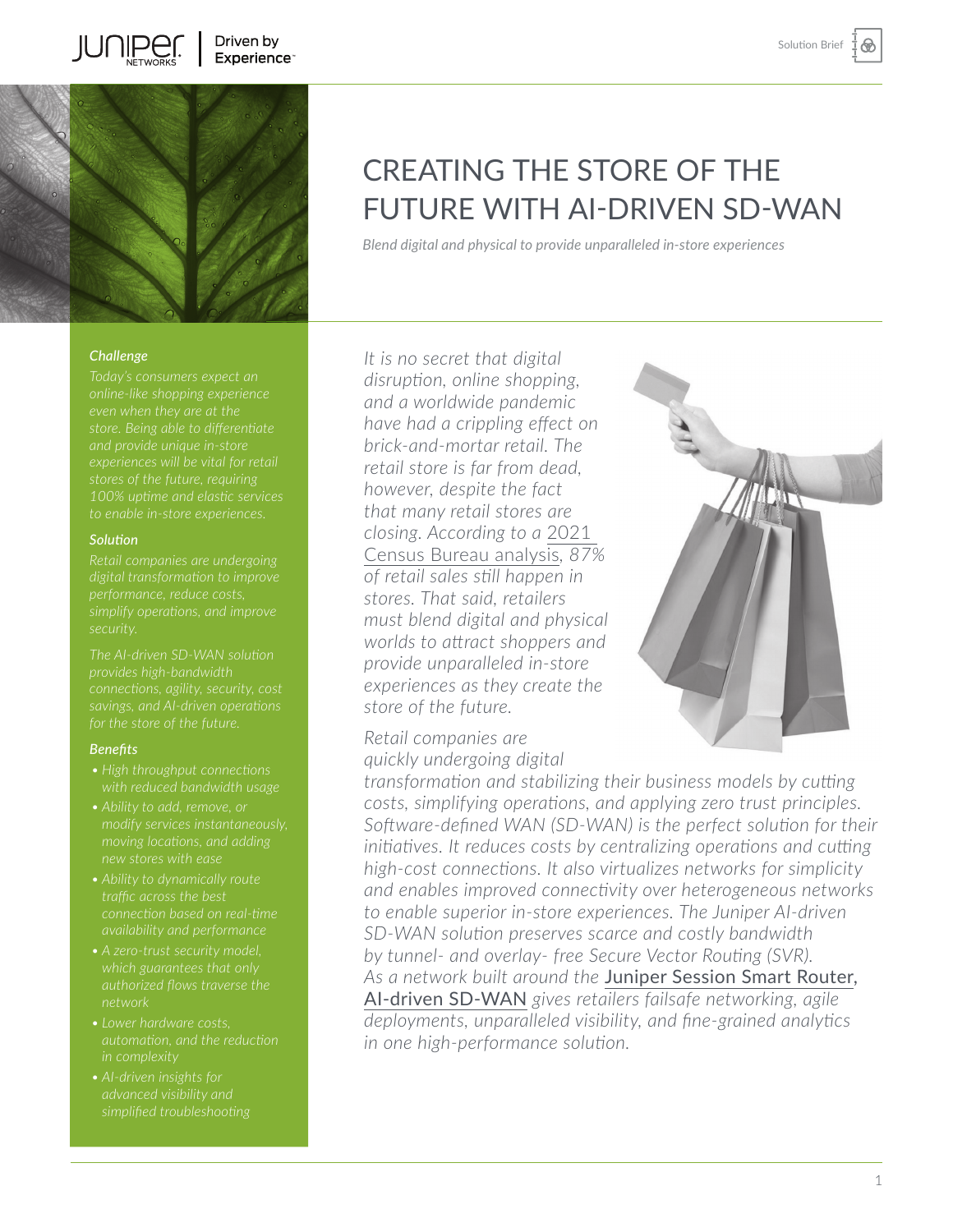## The Challenge

Big box and boutique retailers are moving their workloads to the cloud to run big data analytics and understand their customers better. The store always needs to have secure connections to the cloud. The ideal solution needs to have session-based failovers over heterogeneous networks, load balancing to different clouds, one-click deployments in AWS, Azure, and Google clouds, and built-in PCI compliant architectures.

Targeted attacks aimed at retailers are the greatest risk that these businesses face today, with nearly one in three having already suffered revenue losses because of a cyber attack. SD-WAN has helped with security by service chaining firewalls at the branches. However, this is just another form of perimeter security. Forrester notes that most security breaches occur from within the organization, and perimeter security models are ineffective in such situations. What is needed is an SD-WAN solution that enables a zero-trust security model that protects sessions at each device by applying deny-by-default, hypersegmentation, and directionality. This enables a PCI-compliant retail store with inherent built-in security.

According to [ITIC's 2021 Reliability and Hourly Cost of](https://www.ibm.com/downloads/cas/A856LOWK#:~:text=ITIC)  [Downtime Trends Survey](https://www.ibm.com/downloads/cas/A856LOWK#:~:text=ITIC), 44% of enterprises say that hourly downtime costs their firms \$1M or more. For retailers, an outage during peak store hours means millions lost and can even cause business failure as brick-and-mortar stores rely heavily on high-level data transactions to operate their business.

Being able to differentiate and provide unique in-store experiences will be vital for retail stores of the future. This goes beyond simply having television displays updated in real time, good guest Wi-Fi, and point-of-sale units. Some retailers have already begun providing unique experiences, such as the Nike store in SoHo that allows customers to test out shoes on a treadmill, and Lowe's, where in-store robots help customers find products that they are searching for. Another example is Walmart, which is eliminating long checkout lines with a Scan & Go app that allows customers to scan items as they shop and pay over their mobile phones before exiting the store.

The possibilities are endless and immense. For traditional brick-and-mortar stores to flourish, retailers need to embrace digital transformation. Consumers are looking for unique instore experiences. This requires the store to have superior connectivity to payment processing, data centers, public clouds, and to digital experiences around the globe (like to cameras in a park). SD-WAN is a perfect solution to enable these seamless in-store experiences.



## Traditional Networking for Retail

To provide these in-store experiences, a retailer needs a superior network. Retail network designs from traditional network vendors require two routers, a switch, a firewall, a Wi-Fi module, an LTE device, and complex routing protocols in every store. IPsec VPN tunnels used in these legacy network designs add overhead, reduce performance, and lead to failover delays. This creates a complex in-store network which is rigid, difficult to manage and debug, and impossible to update. Lots of connected devices also raise the possibility of breaches with bolted on perimeter security.

Today's consumers expect an online-like shopping experience even when they are at the store. But several retailers have experienced outages, and this has led to loss of revenue and a damaged brand. There have been outages on Black Friday, Cyber Monday, and during holiday shopping days—the busiest times of the year. Server overload with routing systems unable to recognize and distribute system loads can lead to system crashes.

Traditional SD-WAN solutions repackage legacy technologies along with abstraction, segmentation, analytics, and orchestration. While this improves ease of deployment and results in some savings, it does not solve the issues associated with the underlying network. All traditional SD-WAN solutions use two or more WAN transport networks by building an overlay network using encapsulation such as generic routing encapsulation (GRE), Virtual Extensible LAN (VXLAN), IPsec, dynamic multipoint VPN (DMVPN), or a proprietary tunneling technology. Overlays and tunnels attempt to mask network weaknesses and inflexibility, but these strategies introduce wrappers that increase complexity, result in overhead, prevent end-to-end networking, and add costs.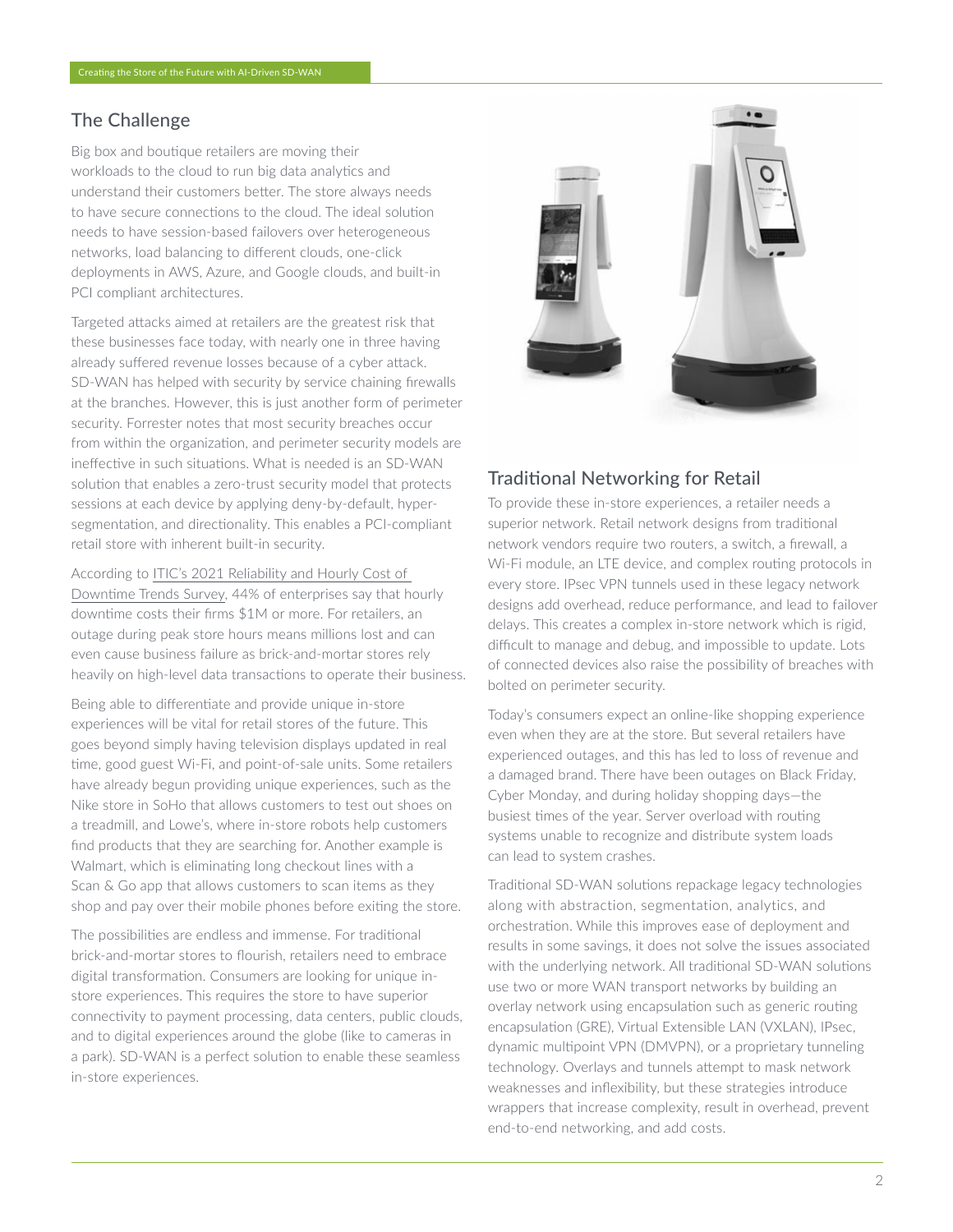## Juniper AI-driven SD-WAN for Retail

The [Juniper AI-driven SD-WAN](https://www.juniper.net/us/en/solutions/sd-wan.html) solution provides a tunnel-free bandwidth saving mechanism using Secure Vector Routing.SVR ensures 30-50% bandwidth savings over traditional overlay solutions. Zero trust security, ability to route and monitor traffic over heterogeneous networks, session-based failovers, routing with words, single pane of glass, zero-touch deployment, and cloud native implementations all work together to ensure a seamless end user experience.

## Features and Benefits Bandwidth

High throughput connections are needed to provide amazing in-store experiences such as augmented and virtual reality environments. In times of congestion and failures, retailers need a solution that can keep connections up and prioritize high-value connections such as credit card processing and surveillance video over streaming advertisements.

AI-driven SD-WAN reduces bandwidth usage by removing overhead. This increases available throughput and optimizes [goodput](https://blogs.juniper.net/en-us/enterprise-cloud-and-transformation/what-is-goodput-and-why-it-matters). The solution also enables application classification and high quality of service (QoS) that enables high-value traffic to successfully traverse connections. AI-driven SD-WAN works on sessions rather than on packets to enable instantaneous session failovers over heterogeneous networks. High availability ensures that the sessions are kept alive despite a failure of a single Session Smart Router in the network.

### Agility

Retails stores must have the flexibility to add, remove, or modify services instantaneously, move locations, modify connectivity, and add new stores with ease. Traditional SD-WAN solutions rely on static tunnels. Some protocols that enable dynamic tunnel building are complex, require configurations in advance, and result in hub-and-spoke architectures for scale. These are unsuited for the store of the future, which requires 100% uptime and elastic services to enable in-store experiences.

The AI-driven SD-WAN solution routes sessions towards services that the tenants have access to. The network exists to deliver services. Instead of having flows directed to IP addresses, the Session Smart Router enables intent-based networking by ensuring that sessions are directed towards services. This abstraction also enables location independence, and in-band signaling ensures that sessions are established without any complex external protocols. As services migrate from one location to another (virtual machine mobility), the sessions can be redirected to the new location without any interruption.

Service-centric routing also provides the ability to have the same service located in different locations and the network can decide in real time which service location to send the traffic to. This provides load and path balancing as required.

The ability to identify each session as a unique flow enables hyper-segmentation where each session can be individually encrypted and authenticated during transmission. The AI-driven SD-WAN solution enables specifying tenants and services as words along with access policies on which tenants have access to which services. To hide the complexity of dealing with IP addresses, the solution replaces routing logic with words and relationships between named elements.

#### Connection

Retail digital transformation requires the ability to dynamically route traffic across the best connection based on real-time availability and performance. This connectivity ensures superior service levels. However, traditional SD-WAN solutions are unable to reroute traffic instantaneously during failures as tunnels take considerable setup time causing applications to lose connectivity. Backup tunnels for fast failovers require an unnecessary secondary tunnel to always be kept alive. This causes scale issues.

The AI-driven SD-WAN solution can utilize innovative server load monitoring and intelligent network path monitoring to ensure that algorithms have the best possible heuristics available to choose the most appealing paths and servers.

Redundant or alternate paths between nodes in a network can be used to reroute traffic, improve resiliency, and maximize throughput. These maximally diverse paths can provide link and node protection for 100% of paths and failures if the failure does not cut the network into multiple pieces. There are no tunnel set-up delays and no issues with scale, resulting in a superior network.



*Figure 1: Dynamically re-routing traffic over the best available connection*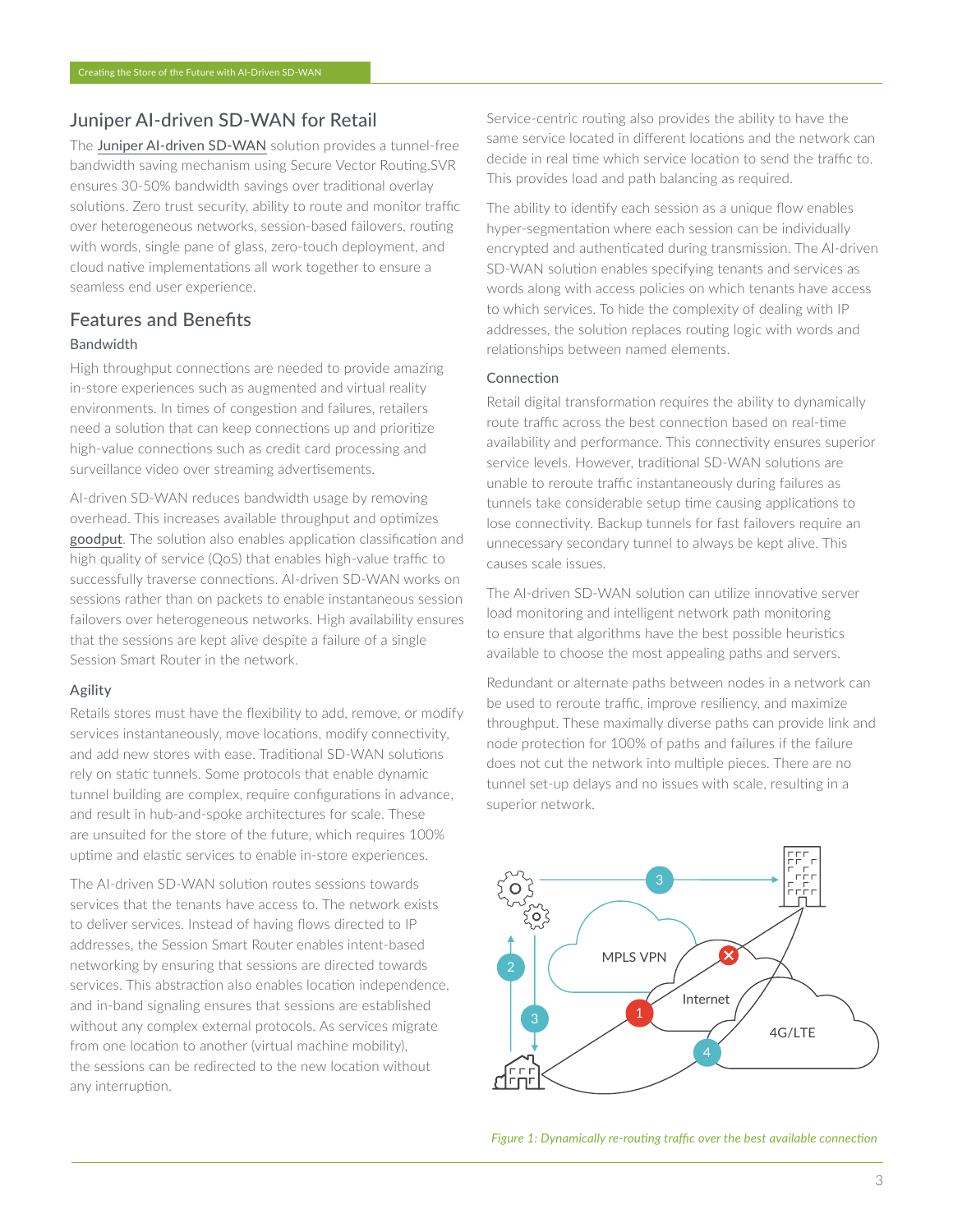#### Security

The introduction of numerous in-store endpoints that access data outside the store network increases security risks. BYOD, integration of functions, and smarter attack vectors have rendered traditional bolted-on perimeter security models ineffective.

The AI-driven SD-WAN solution adopts a zero-trust security model, which guarantees that only authorized flows traverse the network. This ensures:

- Access control for each route and authentication of all communications
- Policy-based inter-router traffic encryption
- Stateful firewall/denial-of-service (DoS)/distributed DoS (DDoS) protection at every node

Unlike traditional routing solutions that forward packets by default and use access control lists (ACLs) to block flows, the Juniper Session Smart Router denies traffic flows by default. Sessions are only established when there is a valid service that the tenant has access to as defined by explicit policy. These policies can be generic or granular depending on the context. This ensures a zero-trust security model where no unauthorized packets are ever sent across the network. As this functionality is enforced on all Session Smart Routers, it enables security everywhere rather than only at the perimeters.

#### Cost

In the face of competition from online shopping, traditional retailers are taking a radical stance to cut costs. While network budgets are getting cut, retailers are reinventing themselves with digital transformation. Many of the traditional SD-WAN offerings realize savings from switching connections from MPLS to Internet; however, they do not do much to improve savings that can come from lower hardware costs, or OpEx savings from automation, or the reduction in complexity from the removal of tunnels. They also add licensing and controller costs, which results in suboptimal savings.

The AI-driven SD-WAN solution runs on Juniper SSR Series appliances or low-cost x86 hardware. Centralized management, routing with words, hyper-segmentation, service-centric routing, and zero-touch provisioning (ZTP) reduce the need for in-store visits. It enables immediate deployment and modification of services. And the removal of tunnels reduces bandwidth costs and payments to public clouds.

## Juniper Mist WAN Assurance

[Juniper Mist WAN Assurance](https://www.juniper.net/us/en/products/cloud-services/wan-assurance.html) is a cloud service that brings AI-powered automation and service levels to the Juniper AIdriven SD-WAN solution. Driven by the power of Mist AI, WAN Assurance simplifies day two operations with insights, proactive anomaly detection and remediation, and automated troubleshooting. The resultant AIOps allows administrators to understand and improve their users' experience across the SD-WAN.

With Juniper Mist WAN Assurance:

- Session Smart Routers, deployed as SD-WAN edge devices, provide rich streaming telemetry needed for WAN health metrics and anomaly detection.
- Insights derived from telemetry data allows WAN Assurance to compute unique "user minutes" that indicate whether users are having a good experience.
- This data is leveraged within the Mist Cloud AI engine, driving simpler operations, reducing mean time to repair (MTTR), and providing better visibility into end-user experiences.
- The Marvis virtual network assistant for WAN allows administrators to ask direct questions such as, "Why is my Zoom call tiling?" or "Why can these users not connect to Teams?" Marvis provides complete insights, correlation, and actions.
- Marvis actions may include corrections for issues such as application latency conditions, congested WAN circuits or negotiation mismatch, or problems with a host device.

For an example of WAN Assurance in action, see this short explainer [video](https://www.youtube.com/watch?v=iW9vuOaC1i4).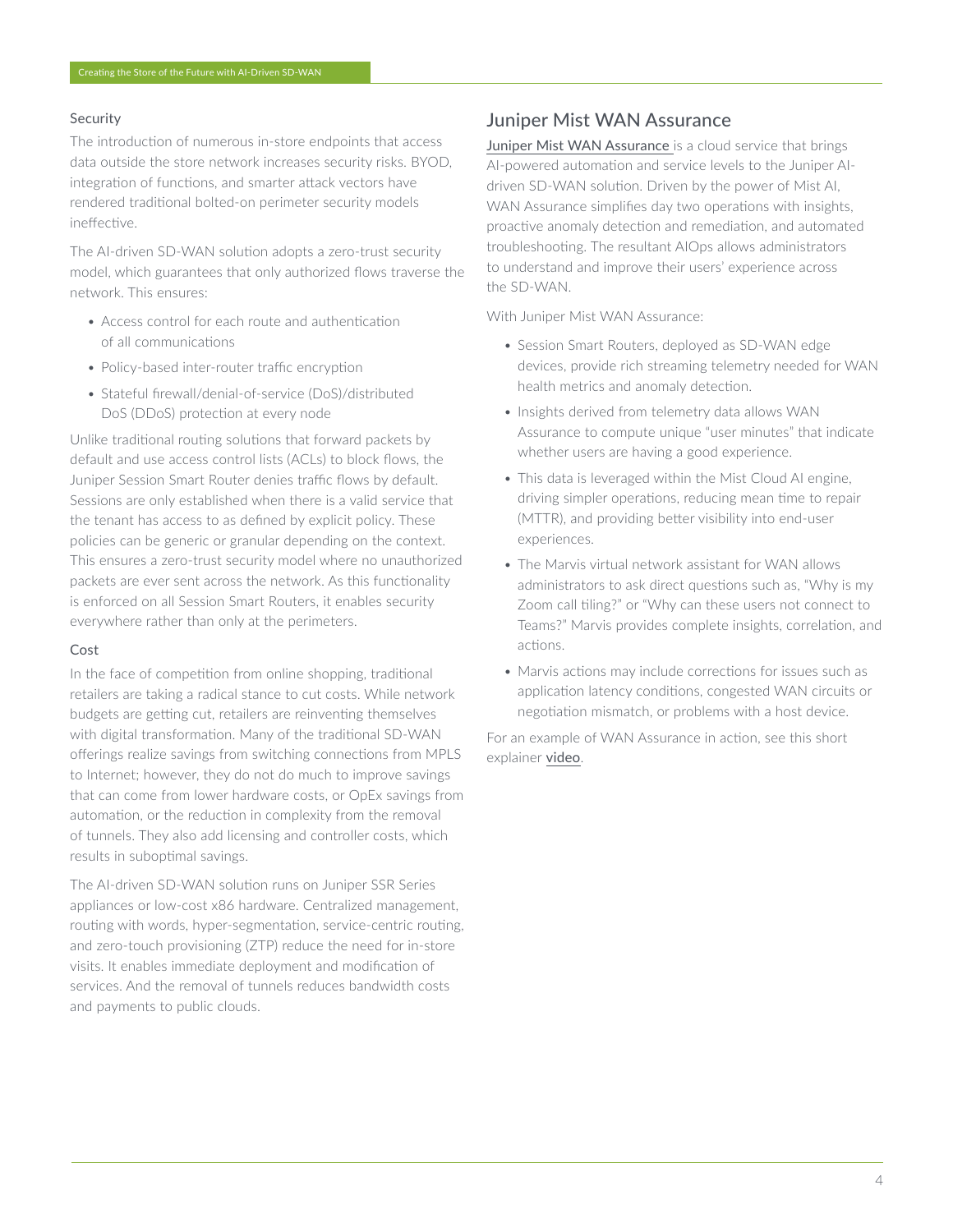

*Figure 2: WAN Assurance Delivers Service Level Experiences for Users*

## Summary—AI-driven SD-WAN Powers the Store of the Future

Traditional solutions sprinkled with automation are not sufficient to meet the needs of the store of the future. The traditional brick-and-mortar store must transform itself, generating entertainment and excitement, becoming a place that combines interaction, culture, and commerce. To do this, modern retail stores need next-generation technology.

The tunnel-free AI-driven SD-WAN solution helps retailers blend digital and physical worlds to provide unparalleled instore experiences. It enables high throughput connections that can drive amazing in-store experiences such as augmented and virtual reality environments. It is agile, giving retail stores the flexibility to add, remove, or modify services instantaneously, move locations, modify connectivity, and add new stores with ease. It optimizes connectivity, giving stores the ability to dynamically route traffic across the best connection based on real-time availability and performance. It is secure, using a zerotrust security model, which guarantees that only authorized flows traverse the network. It provides AI-driven insights into user experiences, identifying network issues quickly for reduced MTTR. And it is cost effective.

Zero-trust security, ability to route and monitor traffic over heterogeneous networks, session-based failovers, routing with words, single pane of glass, zero-touch deployment, cloud native implementations, and AI-driven insights all work together in AI-driven SD-WAN to create the store of the future and enable retailers' success.